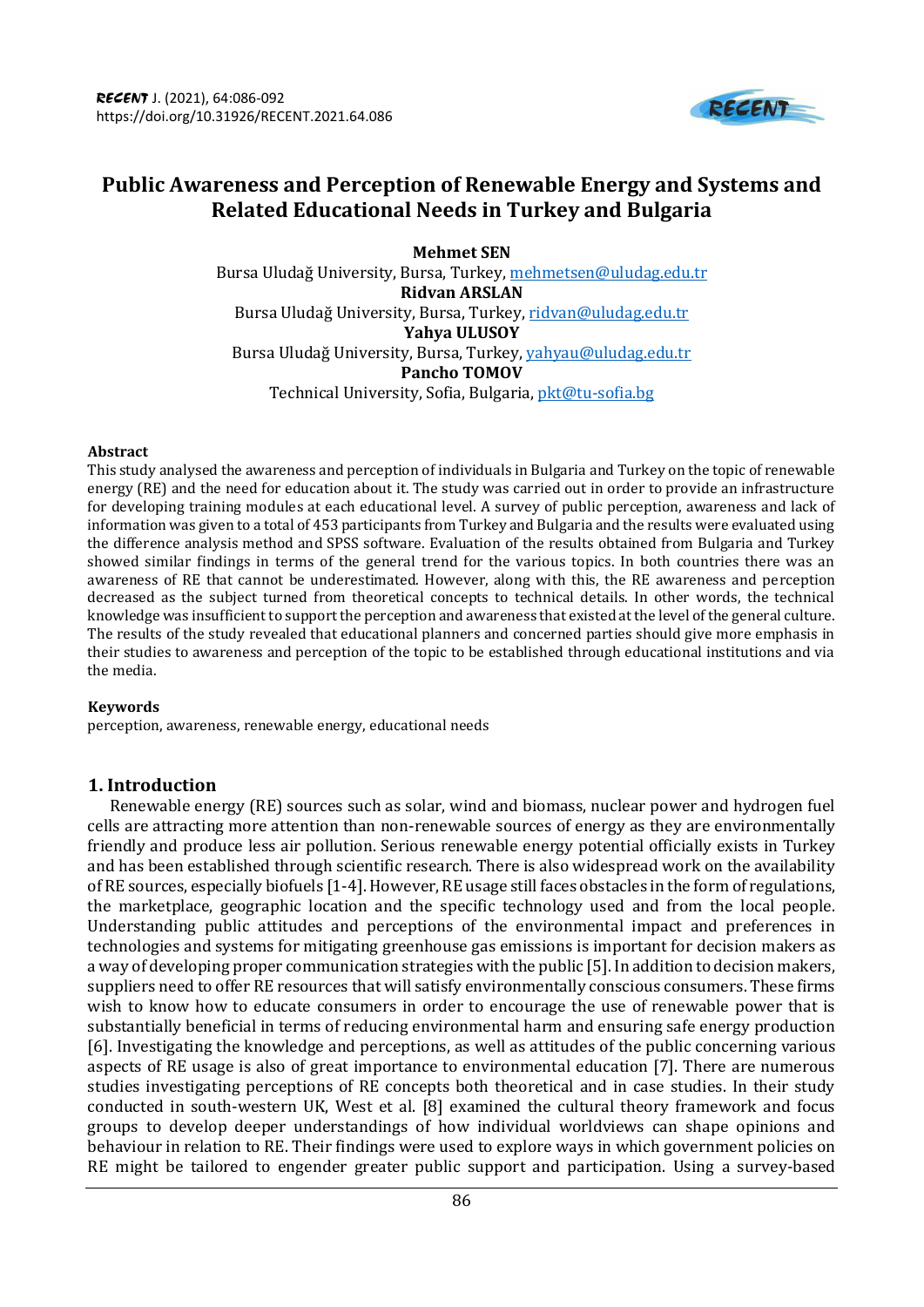analysis, Eshchanov et al. [9] investigated decision-makers′ perceptions of the introduction of RE sources in the residential sector of Uzbekistan. Their findings indicated that the possibility of becoming independent from the centrally supplied natural gas and electricity grid and the availability of statefunded financing were the three main motivators of RE implementation, while the higher price of energy from RE sources acted as a major disincentive. As an alternative to traditional resources, the use of RE resources is increasing rapidly all over the world.

There has also been research carried out in Turkey to explore the level of awareness regarding RE among Turkish university students. Studies in various disciplines on RE sources need to be conducted in many universities in order to increase the awareness level of university students about RE sources [10]. Irmak et al. [11], in their survey to determine the RE awareness of students in Ankara, determined that there was an increasing awareness among university students as expected. In addition, their study revealed a more reliable perception of RE in society. A case study in India showed that 80% of rural respondents had not heard of RE subsidies, while 61% of commercial/industrial respondents were unaware of government subsidies for RE and 54% of residential respondents were also not aware of such subsidies [12]. There are also some notable studies on the awareness and perception of end users or investors on different renewable energy sources such as smart grid, solar, biogas, etc. [13-15].

This paper aimed to address public perceptions and awareness of RE concepts and related educational needs in Turkey and Bulgaria via a questionnaire in order to develop new educational modules as a lifelong learning framework.

## **2. Methodology**

First, a study related to the topic was carried out with the target audience in order to establish a reliable base for awareness and analyse their needs. During this study, answers were sought to questions such as: "Who are the directors of the RE educational activities and who are the practitioners in the field?" "Who are the beneficiaries of the education?" "Who are envisaged as reaching the level of RE awareness in terms of the social environment?" As a result of this stakeholder analysis, students were identified as the main and internal stakeholders, while external stakeholders included universities, secondary educational institutions, relevant sector representatives and their employees and nongovernmental organizations.

## **2.1. Needs analysis**

The main objective of the needs analysis was to identify the stakeholders' perception and awareness and to measure the difference between the current status of the level of knowledge and the required or desired status. In this study, first, a survey scale development study was carried out on the subject. In the evaluation of the scale developed based on the questionnaire, the difference approach method was used to reveal the difference between observed and expected levels. When the scale was being prepared, as will be seen in the following section, care was taken that the questions did not contain any definite specifications or leading statements and that the input sentences which began with "I think ..." should be completed.

In the questionnaire survey, the ten questions of the awareness and perception question groups were prepared on a 5-point Likert scale. There were also five open-ended questions on the survey for determining the need for education. The survey was directed to all parties identified as the target audience / stakeholders involved in the survey via the Google survey application. These question groups enabled us to make a very different evaluation during the analysis and made it possible to investigate the findings. The question groups were primarily concerned with the differences between the countries, the relationship between educational status and perception-awareness, the sufficiency of education levels, etc.

## **2.2. Statistical analysis**

All statistical analyses were performed with the SPSS program. The survey method was used in order to carry out user evaluation. The survey was based on the country and the occupational and educational parameters of 453 participants living in Turkey and Bulgaria. In the study, 374 people from Turkey and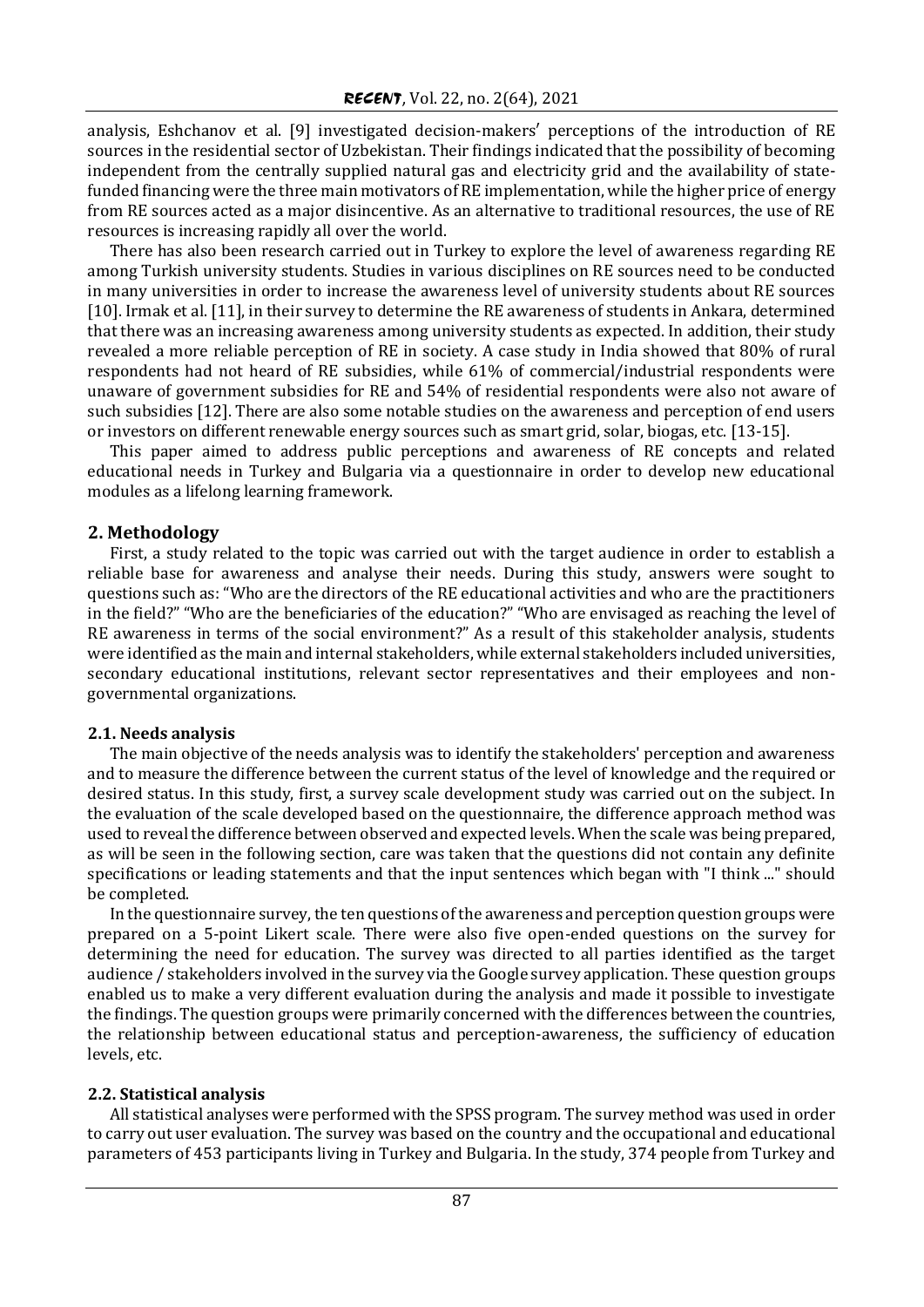79 from Bulgaria participated. Of the participants in both countries, 86.5% were high-school graduates and 13.5% had finished middle school.

#### **3. Research Findings & Evaluation**

#### **3.1. Awareness results**

In Fig. 1, averages of the responses to the awareness questions are given for both countries. The chart shows the results of the general evaluation of the of participants' awareness behaviour concerning RE. The results obtained from Turkey and Bulgaria were similar in terms of general trends, but varied according to the topic.



Fig. 1. General averages based on awareness questions

Since the data collected in the statistical study did not show a normal distribution, in order to test whether there were significant differences between Turkey and Bulgaria on awareness, the Mann-Whitney U comparison test was performed. As seen in Table 1, no significant difference was observed between the profiles of Turkey and Bulgaria on awareness ( $p = 0.01 \le 0.05$ ).

| Table 1. Differences in awareness |                     |       |                   |      |  |  |  |
|-----------------------------------|---------------------|-------|-------------------|------|--|--|--|
|                                   | <b>Rank Average</b> |       |                   | D    |  |  |  |
| 374                               | 234.26              | 87613 | 12058             | በ በ1 |  |  |  |
| 79                                | 192.63              | 15218 |                   |      |  |  |  |
|                                   |                     |       | <b>Rank Total</b> |      |  |  |  |

For the fourth question ("You have enough knowledge about the concepts of global warming and greenhouse gas emissions") and the fifth question ("You have enough knowledge about carbon emissions") the percentage of positive answers in Turkey was 79%, while it was 84% in Bulgaria. The proportional decrease on behalf of Turkey for these last two questions is remarkable. Thus, while the participants had a higher awareness of the general concept of RE, there was a reduction in awareness of more specific issues such as clean energy and the greenhouse effect. In Bulgaria, no reduction in awareness was observed.

For the sixth question ("You know the source of fossil fuels in the area where you live and the environmental impact of fossil fuels") the percentage of positive responses for Turkey was 83% and for Bulgaria 80%. For the seventh question ("You know about the Kyoto Protocol and other international clean energy criteria") the percentage of positive responses for Turkey was 64% and for Bulgaria only 59%. This most striking and dramatic decline showed that participants in neither country seemed to have sufficient knowledge of the Kyoto protocol and other international clean energy criteria. This was in fact an expected outcome, and while the RE awareness was generally high, it turned out that there were serious deficiencies in awareness when it came down to details. For the eighth question ("You think rural and urban organic wastes can be converted into RE") the percentage of positive responses for Turkey was 87% and for Bulgaria 81%. For the ninth question ("You know that RE is supported by the State") the percentage of positive responses for Turkey was 74% and for Bulgaria 71%. For the tenth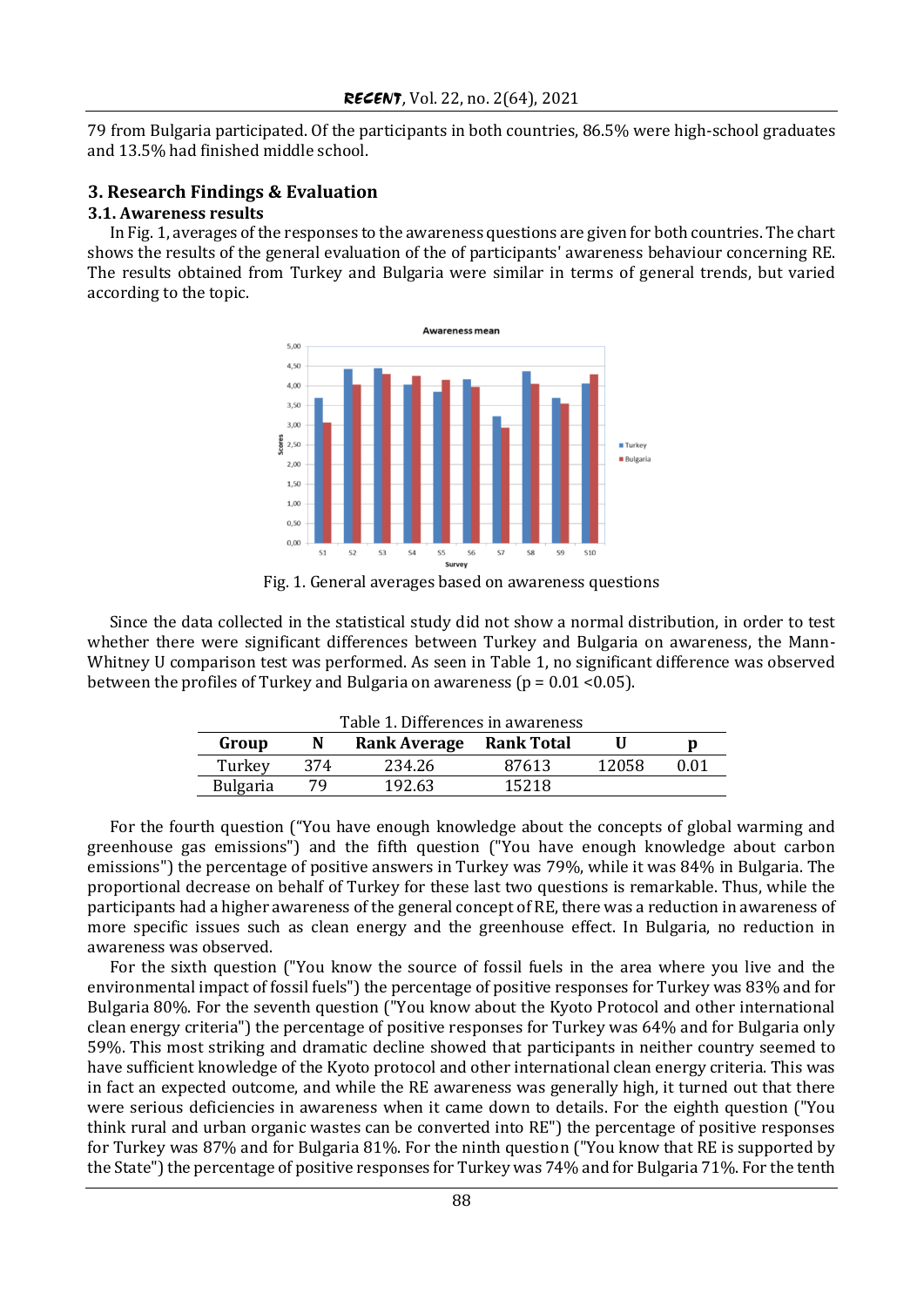question ("You have enough information about energy efficiency") the percentage of positive responses for Turkey was 81% and for Bulgaria 86%.

The overall average for the awareness questions for Turkey was 80% and for Bulgaria 77%. This clearly demonstrated the need for awareness-raising activities in the subject areas where the results were measured in close proximity to one another and were felt to be insufficient.

#### **3.2. Perception results**

Since the collected data were not normally distributed in the evaluation of the perception results, and in order to test whether there was a significant difference between the perceptions, the Mann-Whitney U comparison test was performed. As shown in Table 2, a significant difference between the perceptions of Turkey and Bulgaria was observed in the test results ( $p = 0.00 \le 0.05$ ).

| Table 2. Differences in perception |     |                     |                   |       |      |  |  |
|------------------------------------|-----|---------------------|-------------------|-------|------|--|--|
| Group                              |     | <b>Rank Average</b> | <b>Rank Total</b> |       |      |  |  |
| <b>Turkey</b>                      | 374 | 238.87              | 87613             | 10333 | 0.00 |  |  |
| <b>Bulgaria</b>                    | 79. | 170.80              | 15218             |       |      |  |  |

In Fig. 2 the averages of the responses to the perception questions are given for both countries. The first perception group question was the eleventh question ("You are trying to take the necessary precautions concerning energy efficiency") the percentage of positive responses for Turkey was 78% and for Bulgaria 77%. These ratios indicated that perception of this topic was high in both countries. With the twelfth and thirteenth questions ("You find the state support given to RE to be sufficient and satisfactory" and" You think there is a need to comply unconditionally with international regulations for clean energy") the average percentage of positive responses for Turkey was 89% and for Bulgaria 78%. The reason for the difference seen here in favor of Turkey can be attributed to the government support given to RE investments in recent years, especially for wind and solar energy.



Fig. 2. General averages for perception questions

For the fourteenth question ("Would you consider buying electricity from a renewable source even if it were a bit expensive?") and for the seventeenth question ("If you had a chance to choose, would you prefer renewable energy, even if it were more expensive?") the percentage of positive responses for Turkey and Bulgaria were 81% and 77%, respectively. These two answers show that the perception of the use of RE for both countries was high and positive.

The other three questions that can be grouped by answers are the fifteenth question ("You support the use of renewable energy in public transport") with the eighteenth and nineteenth questions ("You support the installation of renewable energy facilities in your region." and "You support the establishment of a solar panel on the roof of the site or houses you live in."). The mean percentages of positive responses to these three questions for Turkey and Bulgaria were 91% and 86%, respectively. Again, this suggested a high positive perception of the installation of RE systems.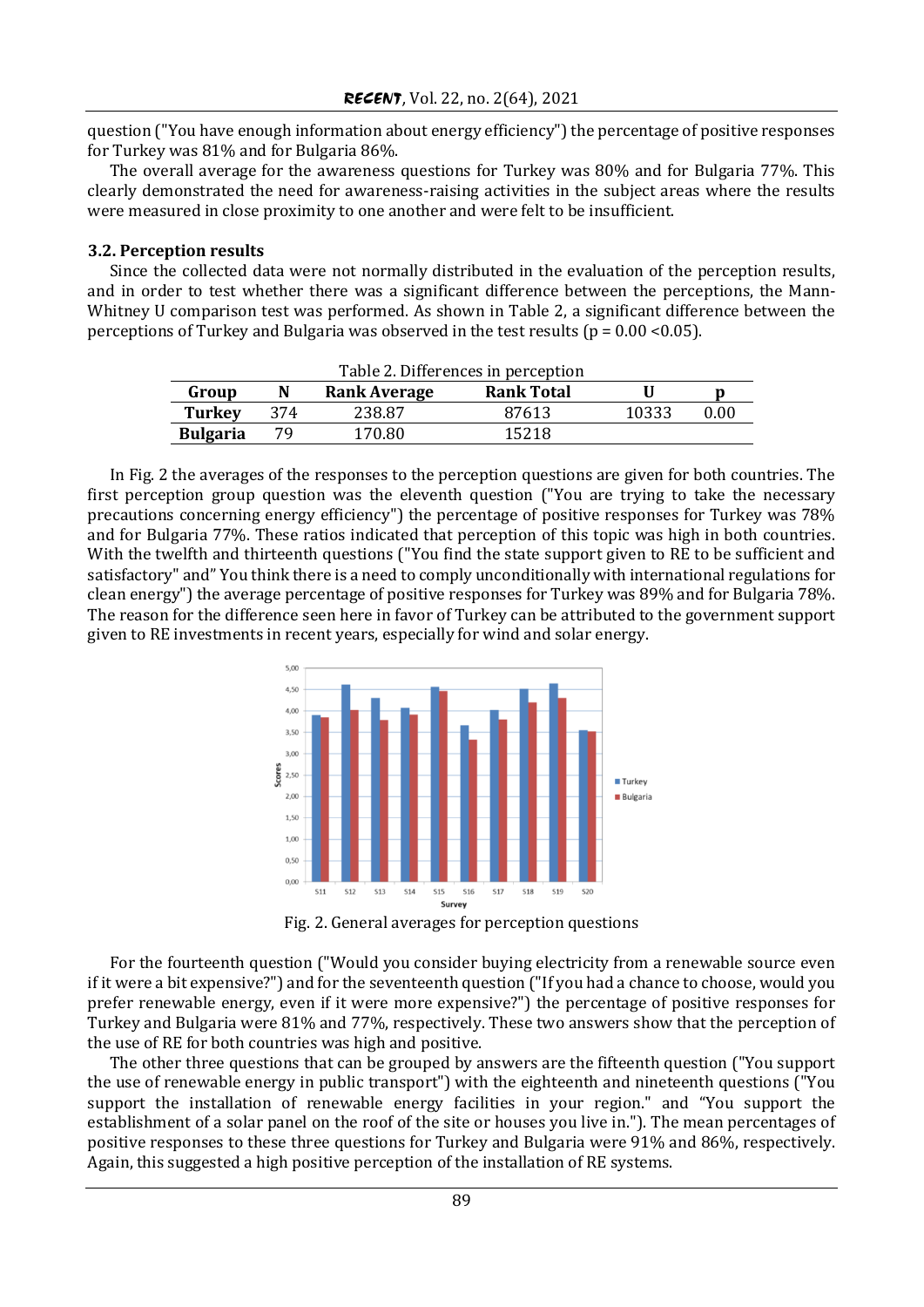For the sixteenth question ("You are questioning whether you use renewable energy or not") the percentage of positive responses for Turkey and Bulgaria were 73% and 67%, respectively. The positive responses for the 20th and final perception criterion ("You think clean and renewable energy concepts are not the same") were 71% for both countries. The proportion of these responses in the low percentage meant that the existing level of RE consciousness was not a priority in practical life; in other words, the rate of questioning was low. It is important to emphasize perception activities in order to close this gap.

#### **3.3. Educational needs analysis**

The following considerations were made when analysing the questions that were asked in the study under the topic of training. For example, "Have you received any lessons on RE during your education?" The rate of "Yes" answers to the question for Turkey was 61%, and for Bulgaria 72%.That meant that more than half of the respondents had been taught about RE. For the question "At what stage of your education were you taught about RE?", as given in Fig. 3, for 78% in Turkey it came up during university, whereas for 51% in Bulgaria it was covered during secondary school. These responses also meant that the RE topics differed from country to country, but were weighted within the content of secondary education and university education.



Fig. 3. Educational levels during which RE lessons were taught

To the question "Have you been taught about RE outside of your educational life?" 13% in Turkey and 12% in Bulgaria gave the answer "Yes". This meant that other than during the course of normal education, RE subjects were not being taught in certificate training programs or in-house training, which is a serious deficit.

The answer to the question which can be the most important question in this group ("At what stage of your education should RE lessons be given?") is seen in Fig. 4, which shows the general opinion to be that RE should be taught at the secondary educational level, although there was a division in the percentage results between the two countries. Again, for Turkey, the primary education option was dominant. In other words, the participants clearly expressed their opinion that RE education should be started from primary school and should be given at every level according to the need.



Fig. 4. Educational levels at which RE courses should be introduced in future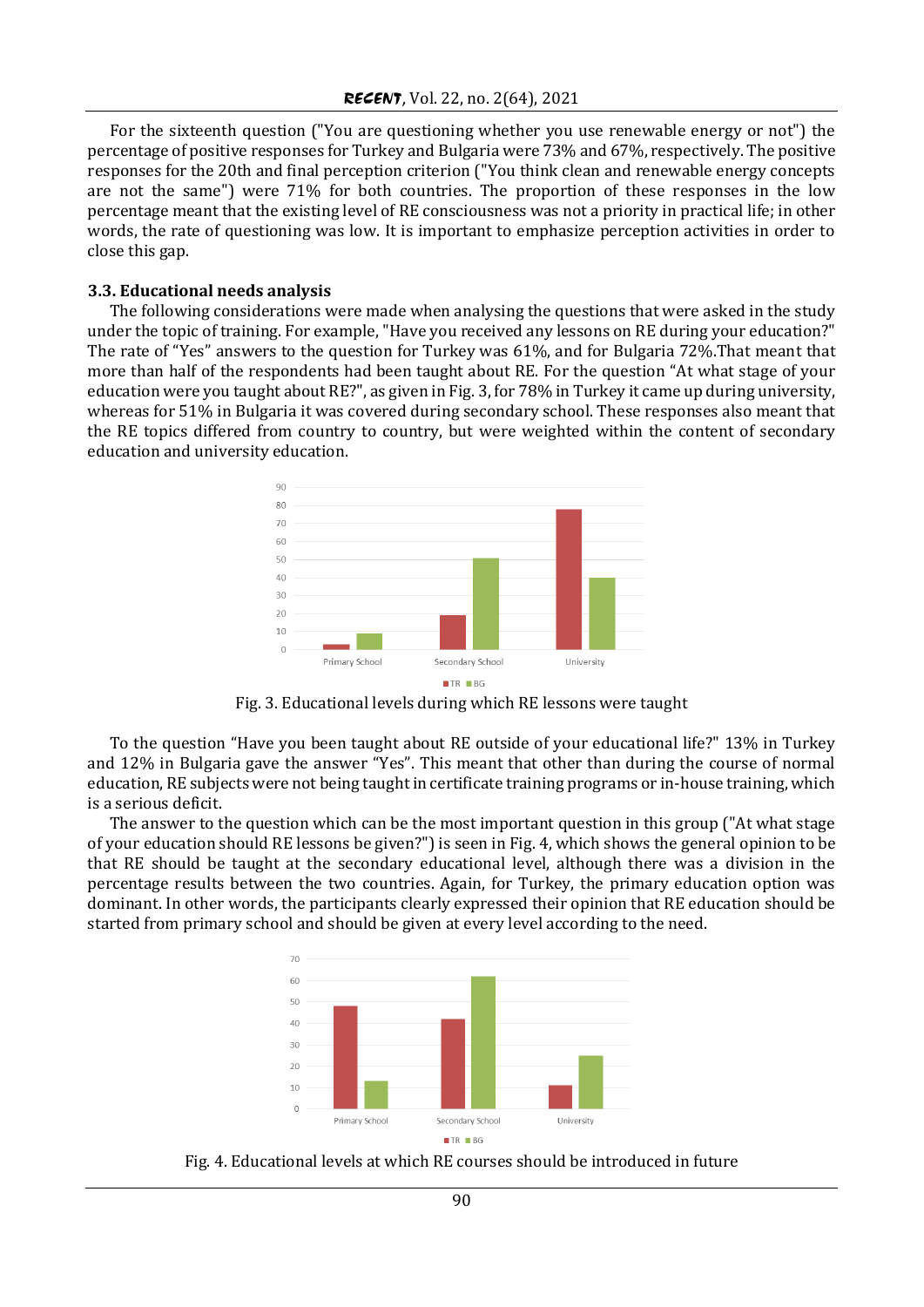#### **4. Conclusıon and Recommendatıons**

This study was able to conduct a number of wide-ranging analyses which constitute an important database in terms of both the number and the diversity of participants. Many sub-analyses not given in the above findings were also carried out according to educational status, country and occupation. In summary, the following conclusions can be drawn from this study, conducted mainly via detailed analyses based on survey questions.

There was an awareness of RE in both countries that cannot be underestimated, and this situation is positive. However, the awareness and perception of theoretical RE concepts decreased when it came to technical details. In other words, the perception of awareness that existed at the level of general culture could not be supported with sufficient technical knowledge. This finding was also reinforced by the educational needs questions. The general opinion was that in future, RE education should begin from primary school and be offered at every level according to the need, although there was a difference in the percentage results between the two countries.

As a result of this study, it can be said that the educational planners and concerned parties have emphasized that RE awareness and perception studies should be established from the primary education level and promulgated via educational institutions and the media. In this context, it is important to support these issues which will increase the awareness of RE related with course contents at primary and secondary education level and support with applications to use visual tools such as virtual reality or animation. At university level, Increasing the number of elective courses in the RE field and raising awareness through short-term certification programs are so important. It is a clear fact that the most important work to increase both the social perception and awareness of RE concepts will be the spotlight tools which will be prepared by the media tools and program developers.

#### **References**

- 1. Arslan R. (2007): *Agricultural and Economic Potential of Biodiesel in Turkey*. Energy Sources, Part B, eISSN 1556- 7257, Vol. 2, is. 3, pp. 305-310[, https://doi.org/10.1080/15567240600629476](https://doi.org/10.1080/15567240600629476)
- 2. Arslan R., Ulusoy Y., Sürmen A. (2006): *Türkiyede Biyodizel Potansiyeli* (*Biodiesel Potential in Turkey*). Automotive Technologies Congress, OTEKON06, Bursa, Turkey (in Turkish)
- 3. Arslan R., Tekin Y., Ulusoy Y., Sürmen A. (2010): *An Evaluation of Alternative Transport Fuels for Turkey*. Energy Policy, ISSN0301-4215, Vol. 38. Is. 6,<https://doi.org/10.1016/J.ENPOL.2010.01.042>
- 4. Ulusoy Y., Arslan R., Tekin Y., Sürmen A. (2008): *An Evaluation on Bio-Diesel Policies in Turkey*. International Conference on Automotive Technology – ICAT 2008, Istanbul, Turkey
- 5. Abdmouleh Z., Gastli A., Ben-Brahim L. (2008): *Survey about public perception regarding smart grid, energy efficiency & renewable energies applications in Qatar*. Renewable and Sustainable Energy Reviews, ISSN 1364- 0321, Vol. 82, Part 1, pp. 168-175,<https://doi.org/10.1016/j.rser.2017.09.023>
- 6. Ocetkiewicz I., Tomaszewska B., Mróz A. (2007): *Renewable energy in education for sustainable development: The Polish experience*. Renewable and Sustainable Energy Reviews, ISSN 1364-0321, Vol. 80, pp. 92-97, <https://doi.org/10.1016/j.rser.2017.05.144>
- 7. Lin C.-Y., Syrgabayeva D. (2016): *Mechanism of environmental concern on intention to pay more for renewable energy: Application to a developing country*. Asia Pacific Management Review, ISSN 1029-3132, Vol. 21, is. 3, pp. 125-134[, https://doi.org/10.1016/j.apmrv.2016.01.001](https://doi.org/10.1016/j.apmrv.2016.01.001)
- 8. West J., Bailey I., Winter M. (2010): *Renewable energy policy and public perceptions of renewable energy: A cultural theory approach*. Energy Policy, ISSN 0301-4215, Vol. 38, is. 10, pp. 5739-5748, <https://doi.org/10.1016/j.enpol.2010.05.024>
- 9. Eshchanov B.R., Grinwis Plaat Stultjes M., Eshchanov R.A., Salaev S.K. (2013): *Prospects of renewable energy penetration in Uzbekistan – Perception of the Khorezmian people*. Renewable and Sustainable Energy Reviews, ISSN1364-0321, Vol. 21, pp. 789-797,<https://doi.org/10.1016/j.rser.2013.01.023>
- 10. Karatepe Y., Neşe S.V., Keçebaş A., Yumurtacı M. (2012): *The levels of awareness about the renewable energy sources of university students in Turkey*. Renewable energy, ISSN 0960-1481, Vol. 44, pp. 174-179, <https://doi.org/10.1016/j.renene.2012.01.099>
- 11. Irmak E., Ayaz M.S., Gok S.G., Sahin A.B. (2014): *A survey on public awareness towards renewable energy in Turkey*. In: 2014 International Conference on Renewable Energy Research and Application (ICRERA), eISBN 978-1-4799-3795-0, pp. 932-937, DOI: 10.1109/ICRERA.2014.7016523
- 12. Mercom Capital Group (2011): *India renewable energy awareness survey*. India
- 13. Buluc, B., Bulbul, H.I. (2016): *Increasing Social Awareness of Consumer Behaviors on Smart Grids Energy Systems*.